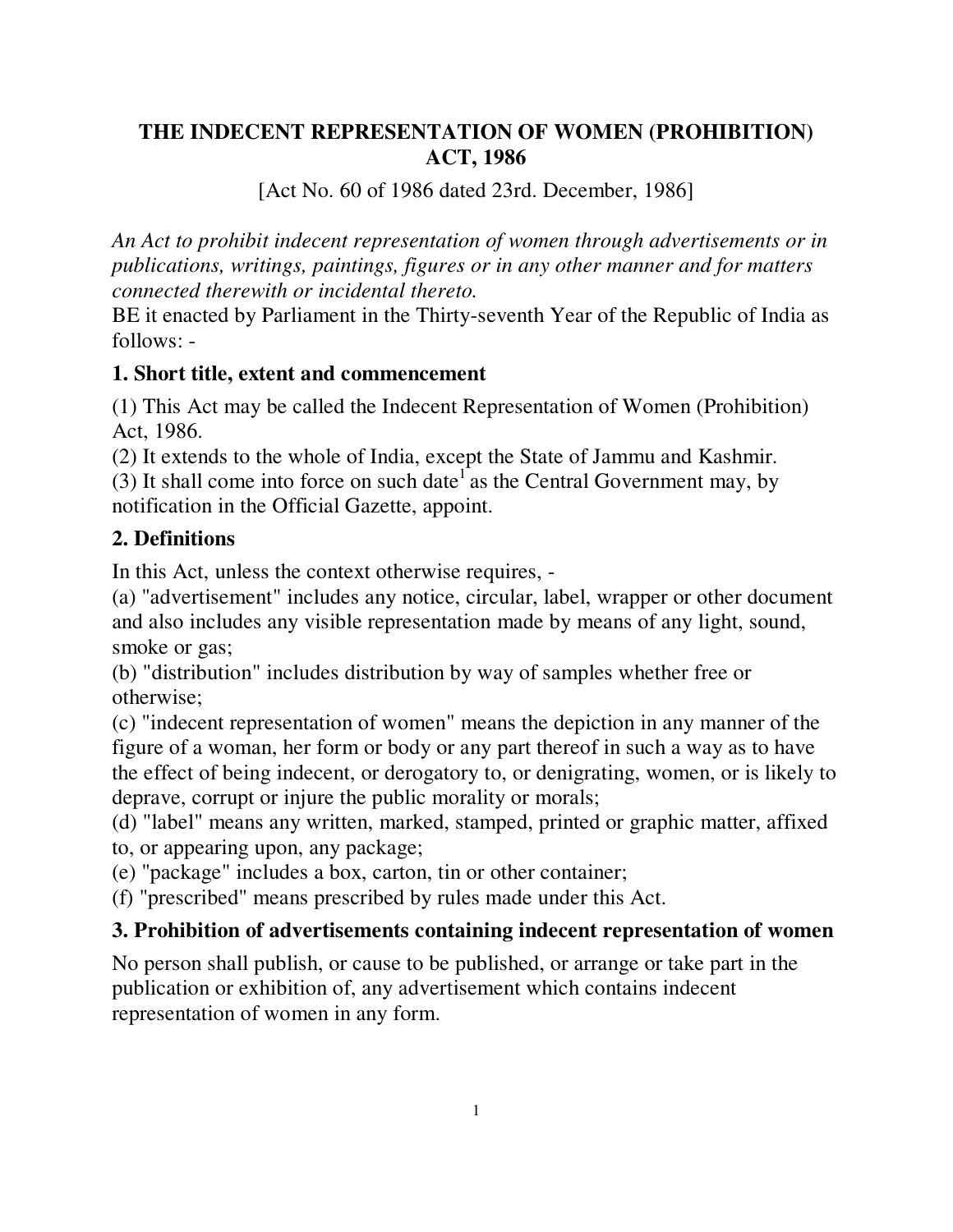### **4. Prohibition of publication or sending by post of books, pamphlets, etc., containing indecent representation of women**

No person shall produce or cause to be produced, sell, let to hire, distribute, circulate or send by post any book, pamphlet, paper, slide, film, writing, drawing, painting, photograph, representation or figure which contains indecent representation of women in any form:

Provided that nothing in this section shall apply to-

(a) any book, pamphlet, paper, slide, film, writing, drawing, painting, photograph, representation or figure-

(i) the publication of which is proved to be justified as being for the public good on the ground that such book, pamphlet, paper, slide, film, writing, drawing, painting, photograph, representation or figure is in the interest of science, literature, art, or learning or other objects of general concern; or

(ii) which is kept or used bona fide for religious purposes;

(b) any representation sculptured, engraved, painted or otherwise represented on or in-

(i) any ancient monument within the meaning of the Ancient Monument and Archaeological Sites and Remains Act, 1958; or

(ii) any temple, or on any car used for the conveyance or idols, or kept or used for any religious purpose;

(c) any film in respect of which the provisions of Part II of the Cinematograph Act, 1952 will be applicable.

# **5. Powers to enter and search**

(1) Subject to such rules as may be prescribed, any Gazetted Officer authorised by the State Government may, within the local limits of the area for which he is so authorised, -

(a) enter and search at all reasonable times, with such assistance, if any, as he considers necessary, any place in which he has reason to believe that an offence under this Act has been or is being committed;

(b) seize any advertisement or any book, pamphlet, paper, slide, film, writing, drawing, painting, photograph, representation or figure which he has reason to believe contravenes any of the provisions of this Act;

(c) examine any record, register, document or any other material object found in any place mentioned in clause (a) and seize the same if he has reason to believe that it may furnish evidence of the commission of an offence punishable under this Act: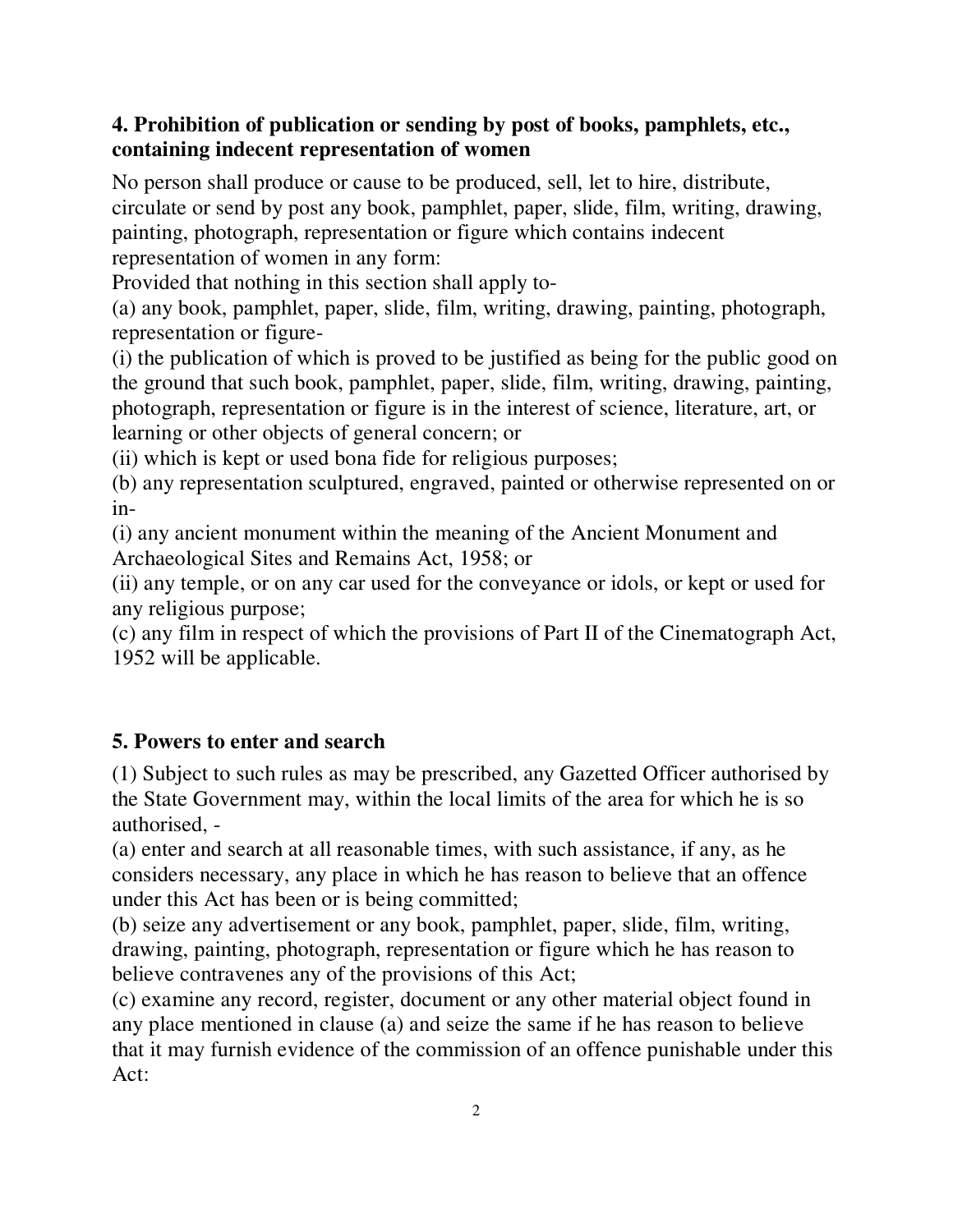Provided that no entry under this sub-section shall be made into a private dwelling house without a warrant:

Provided further that the power of seizures under this sub-section may be exercised in respect of any document, article or thing which contains any such advertisement, including the contents, if any, of such document, article or thing if the advertisement cannot be separated by reason of its being embossed or otherwise from such document, article or thing without affecting the integrity, utility or saleable value thereof.

(2) The provisions of the Code of Criminal Procedure, 1973, shall, so far as may be, apply to any search or seizure under this Act as they apply to any search or seizure made under the authority of a warrant issued under section 94 of the said Code.

(3) Where any person seizes anything under clause (b) or clause (c) of sub-section (1), he shall, as soon as may be, inform the nearest Magistrate and take his orders as to the custody thereof.

## **6. Penalty**

Any person who contravenes the provisions of section 3 or section 4 shall be punishable on first conviction with imprisonment of either description for a term which may extend to two years, and with fine which may extend to two thousand rupees, and in the event of a second or subsequent conviction with imprisonment for a term of not less than six months but which may extend to five years and also with a fine not less than ten thousand rupees but which may extend to one lakh rupees.

## **7. Offences by companies**

(1) Where an offence under this Act has been committed by a company, every person, who, at the time the offence was committed, was in charge of, and was responsible to, the company for the conduct of the business of the company, as well as the company, shall be deemed to be guilty of the offence and shall be liable to be proceeded against and punished accordingly:

Provided that nothing contained in this sub-section shall render any such person liable to any punishment, if he proves that the offence was committed without his knowledge or that he had exercised all due diligence to prevent the commission of such offence.

(2) Notwithstanding anything contained in sub-section (1), where any offence under this Act has been committed by a company and it is proved that the offence has been committed with the consent or connivance of, or is attributable to any neglect on the part of, any director, manager, secretary or other officer of the